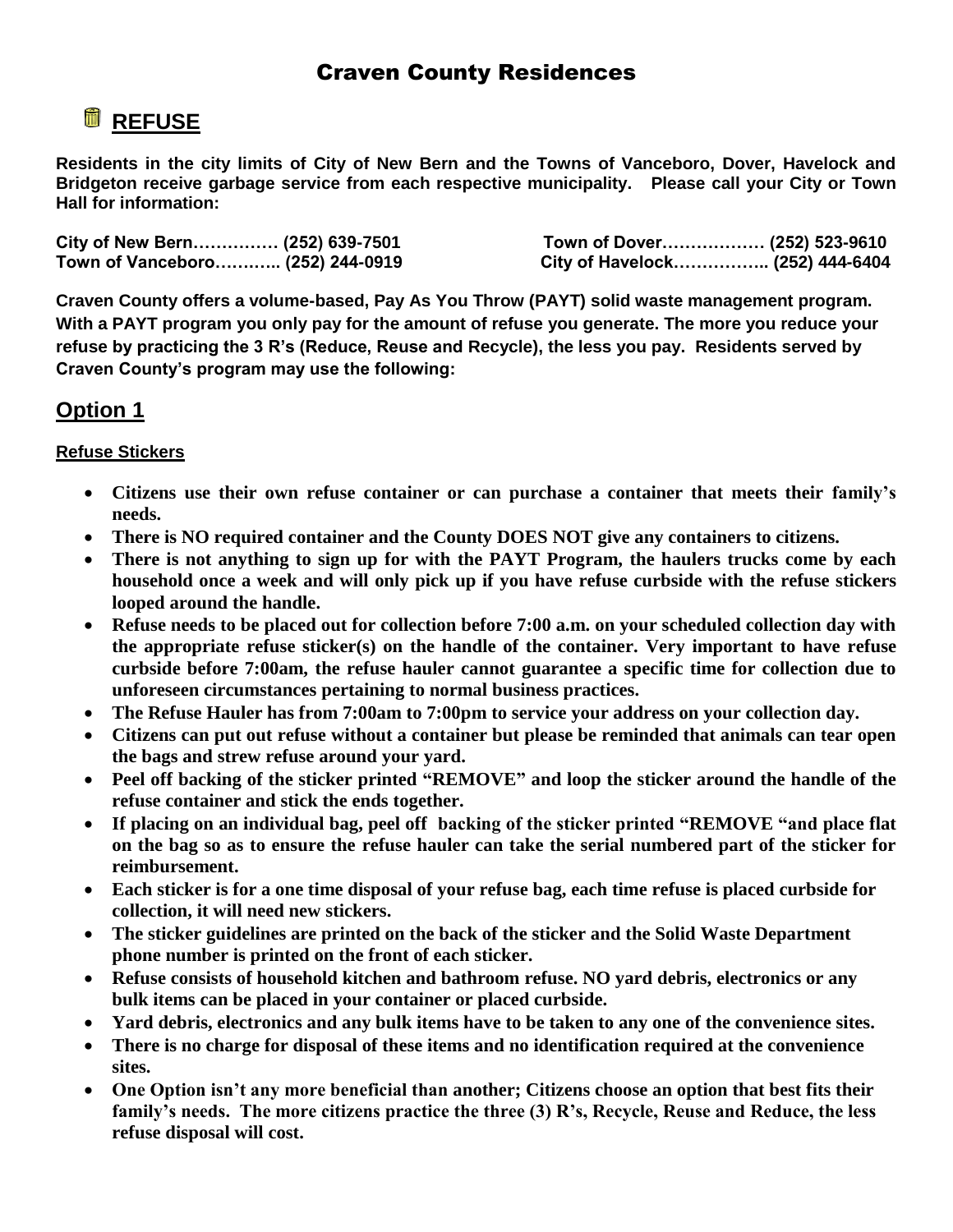### **Holidays**

**If your collection day falls on a holiday observed by this program your refuse will be picked up the following day. Observed holidays include:**

- **Thanksgiving Day**
- **Christmas Day**
- **New Year's Day**

**For confirmation of any schedule changes, visit our web page for notifications or call our office.**

### **Stickers**

- **Cost \$3.00 each and are red in color.**
- **They may be purchased at a sticker outlet or ordered by mail.**
- **Citizens can purchase any amount they choose.**
- **To order stickers thru the mail, send a check for the amount of stickers you want to purchase and mail it to: Craven County Solid Waste Department 406 Craven Street**

### **New Bern NC 28560**

### **Sticker Guidelines**

 **up to 33 gallons/ = 1 sticker not more than 50 lbs. 34 to 64 gallons/ = 2 stickers not more than 100 lbs. 65 to 90 gallons/ = 3 stickers not more than 150 lbs.**

## **Option 2**

- Citizens can take their household bagged refuse to anyone of the seven (7) Convenience Sites.
- Refuse still needs the required amount of refuse stickers for disposal.
- Give the required refuse stickers to one of the attendants that is working at the site, then unload refuse.

# **Option 3**

- Citizens can take household bagged refuse, yard debris and bulk items to the Craven Regional Solid Waste Management Authority ( Tuscarora Landfill).
- The landfill operates on a weight based price per ton. Your vehicle is weighed going into the facility and after you are unloaded and you pay a price per ton on the difference.
- NO stickers accepted nor required for this option.
- Tuscarora Landfill Site is located at: 7400 Old Highway 70 West, New Bern OPEN Monday - Friday: 7:30 - 4:30 and Sat.: 7:30 -2:00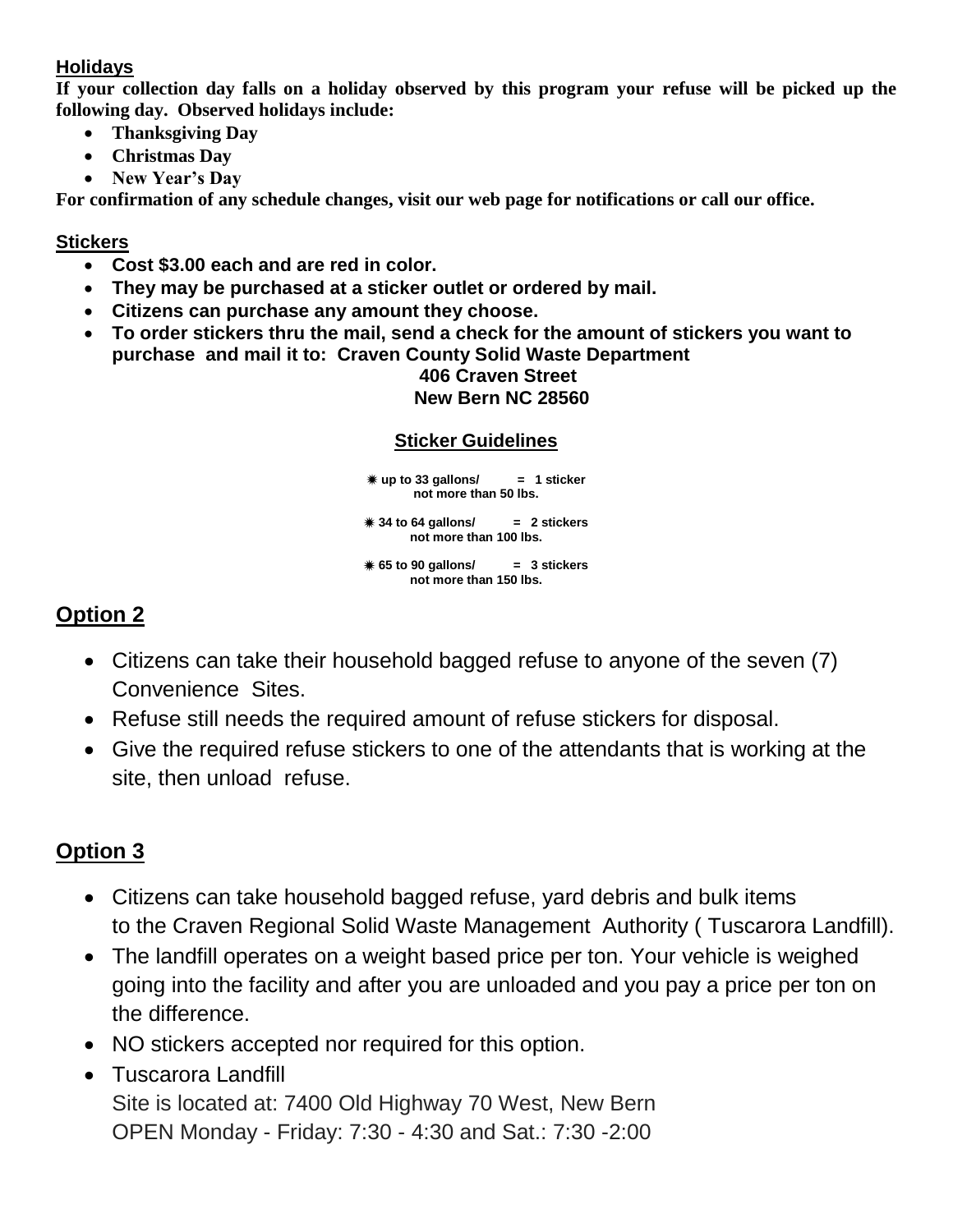### **Option 4**

- Citizens can contact our contractor (Waste Industries GFL) and sign up for a private service.
- For a monthly fee Waste Industries GFL will bring out a cart and service it once a week, same days of collection apply as with the refuse sticker program.
- For more information you can contact Waste Industries GFL, (252)638-1366.
- This is a private service between the citizen and Waste Industries, so any questions or concerns should be directed to Waste Industries.

### **Frequently Asked Questions**

### *Q-Is Styrofoam recyclable in Craven County?*

**A-No, for our area it is considered refuse. Citizens can put these items in their regular refuse or Styrofoam can be taken to any of the convenience sites and placed in the regular refuse bin, free of charge.** 

### *Q-Are microwaves and kitchen appliance considered Electronic Recycling?*

**A-No, these items are not accepted by our Electronic Recycling Contractor. These items can be taken to any of the convenience sites and placed in the regular refuse bin, free of charge.**

### *Q-How can I dispose of a boat?*

**A-Citizens can take the boat whole to the Tuscarora Landfill, 7400 Old Highway 70 West, (252)633-1564, and pay for disposal at their current rates. If the boat is broken up into pieces that can fit easily into the cans at the convenience sites then citizens can dispose of it at the convenience sites.**

### *Q-How can I dispose of a large oil drum full of old oil/heating fuel?*

**A-This is something that the citizen will have to contract out privately, the convenience sites are not equipped to handle a large amount of oil/heating fuel. A resource to contact is, Noble Oil, 800-662-5364.**

### *Q-How can I dispose of a junk car?*

**A-Citizens can take a junk car to any scrap metal dealer. A resource to contact is, FOSS Recycling, (252)447-8618/ (866)534-5865 OR Mills Auto Salvage Sales, (252)244-2922.**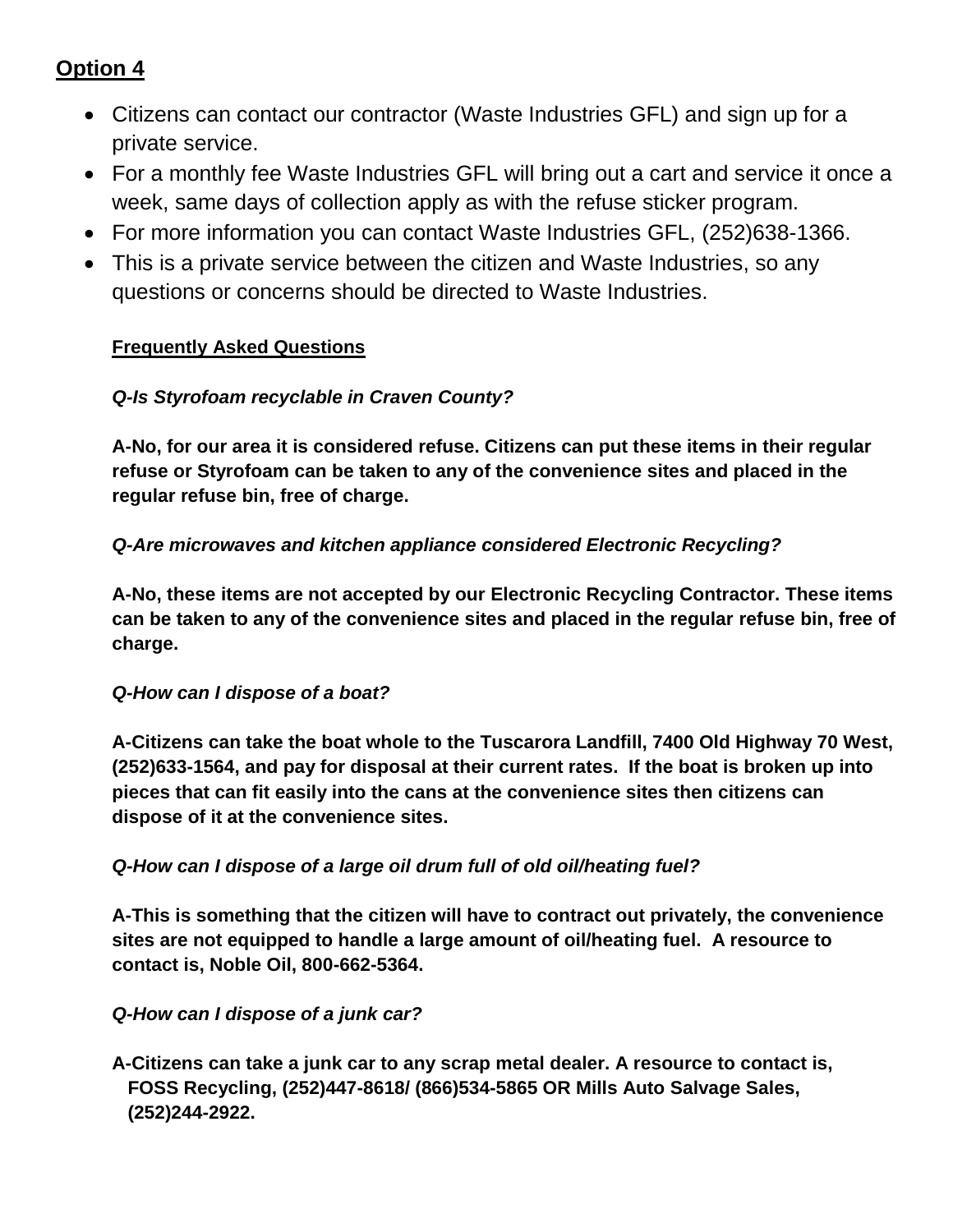### *Q-Does Craven County have any shredding events?*

**A-No, the County does not have any shredding events but we will accept the shredded material at any of the seven (7) convenience sites, free of charge. Citizens can either shred the material themselves or can contract that out privately. On occasion CarolinaEast Medical Center will sponsor an event, for further information on possible upcoming events contact (252)633-8111.**

**Q-** *How does the County inform Citizens of upcoming events and holiday schedule changes?*

- **A- 1-Solid Waste Department message line-(252)636-6659**
	- **2-Sun Journal newspaper**
	- **3-Web Site- [www.cravencountync.gov](http://www.cravencountync.gov/)**
	- **4-Sign up for notifications on the Solid Waste page.**
	- **5-County Face Book page**

*Q-Does the County have a drop off box for unused medications?*

**A-Yes, Craven County Sheriff Department has a drop off box in the main lobby of the Judicial Center, 1100 Clarks Road, New Bern, Monday thru Friday, 8:00am till 5:00 pm, (252)636-6620.**

#### *Q-What do Citizens do with used kitty litter?*

**A-Used kitty litter can be taken to any of the seven (7) convenience sites, and does not require a refuse sticker for disposal.** 

**Q-Is there a Household Hazardous Waste Collection in Craven County?**

**A-Yes, the Landfill sponsors an event once a year. Generally this event is the second Saturday in October, at Craven Community College. For confirmation of date and location contact….Tuscarora Landfill (252)633-1564**

> **Site is located at: 7400 Old Highway 70 West, New Bern OPEN Monday - Friday: 7:30 - 4:30 and Sat.: 7:30 -2:00 www.cepnc.org**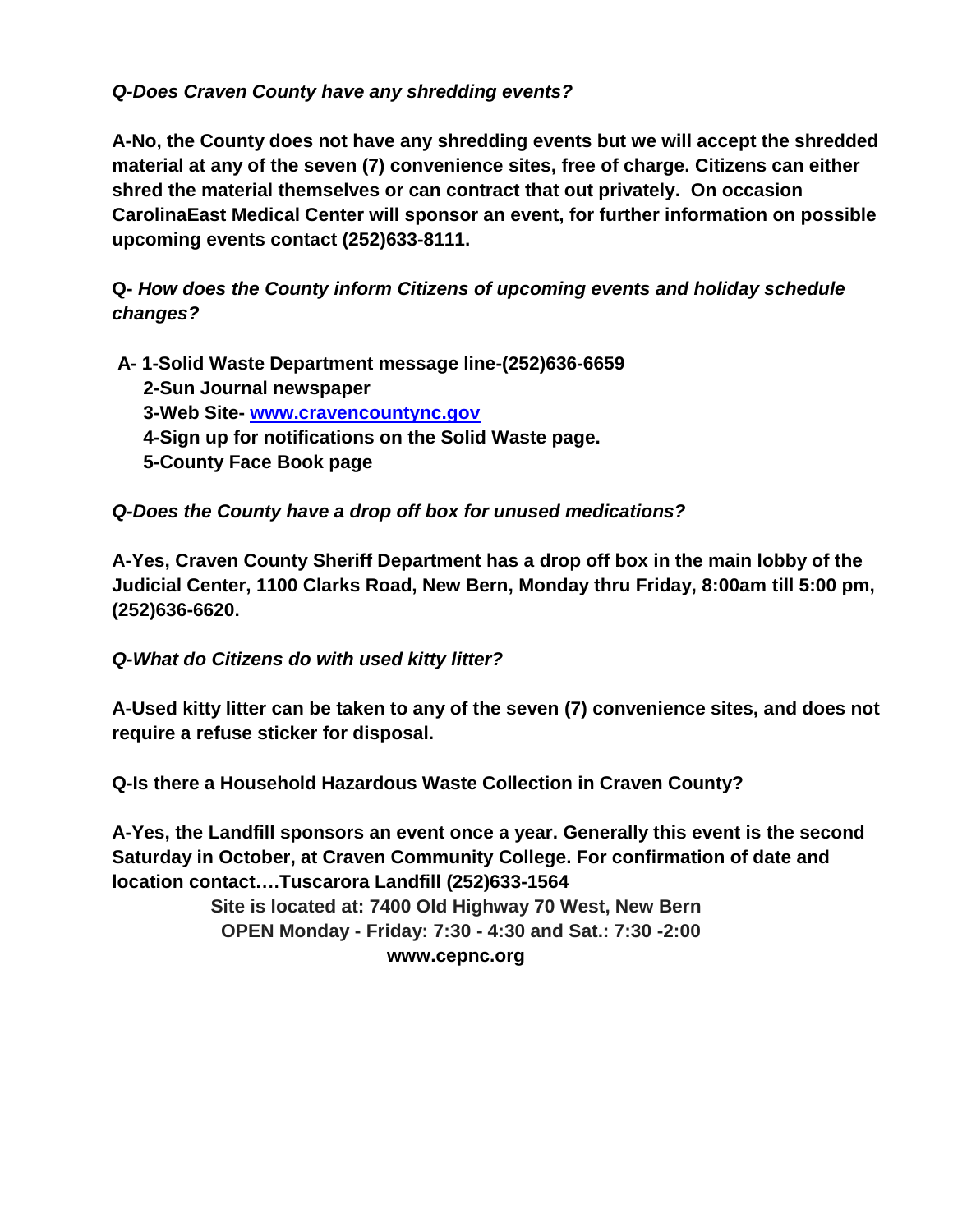

- **All of Craven County Residential Properties are accessed a recycling fee of \$60.00. It is not mandatory to recycle but the fee will be accessed on your property tax, weather citizens use the service or not. Citizens are encouraged to recycle so as to lessen the cost of refuse disposal for citizens.**
- **A 95 gallon cart is given to each household for the purpose of curbside collection of recycling.**
- **Items accepted in your 95 gallon cart for curbside collection are: \*Clear, Green and Brown Glass**

**\*Newspaper (with inserts)**

**\*Corrugated Cardboard (cut down to 2' X 3')**

**\*#1 (PETE) Clear Plastic**

**\*#2(HDPE) Natural Plastic**

- **\*Rigid Plastic Bottles- with the neck that is smaller than the body of the bottle-EXCEPT Motor Oil and Pesticide containers**
- **\*Steel Cans**

**\*Aluminum Cans**

- **Citizens are asked to have their cart curbside before 7:00 am on day of collection. Contractor has from 7:00 am till 7:00 pm to service, citizens bin.**
- **Citizens are encouraged to rinse recycle containers once before putting items in the bin, to reduce some of the odor and also the temptation of animals going thru the bins.**
- **Citizens are encouraged to collapse plastics and cans so as to make more room for the recycling material.**
- **Recycle Contractor will not pick up recycle if it is in any kind of plastic bag.**

**Items not collected in the 95 gallon recycle cart:**

**\*NO plastic bags from area chain grocery and department stores, these generally can be taken back to the specific store for recycling \*NO paper products such as but not limited to paper plates, napkins, paper towels and tissues**

**\*NO Styrofoam** 

- **\*NO frozen or juice boxes with the wax coating**
- **\*NO wood products**